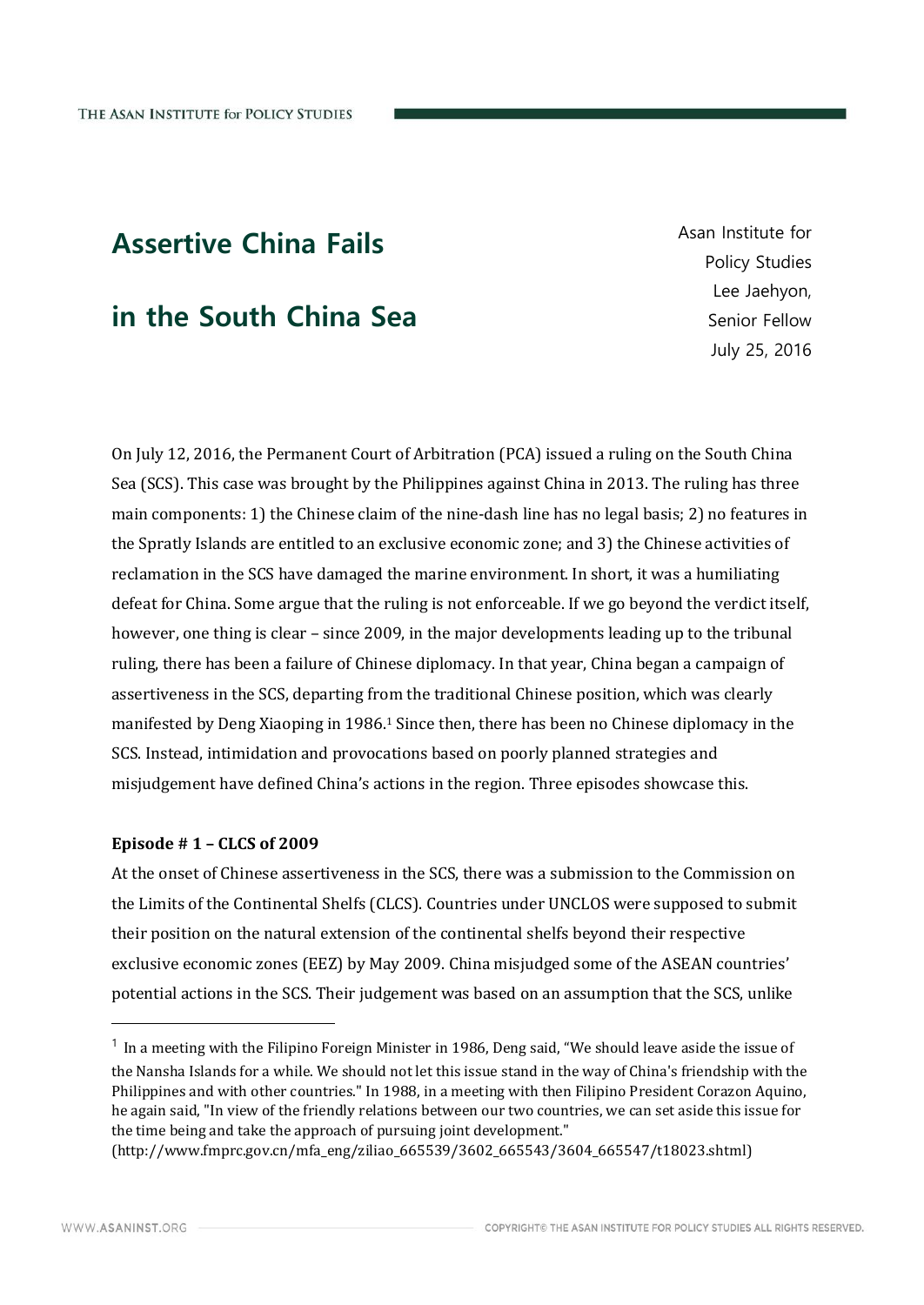the East China Sea (ECS), would be safe since China had worked to improve relations with ASEAN countries over the past 20 years. However, Beijing was taken by surprise when Malaysia and Vietnam made a decisive move in the CLCS. China had submitted their interim finding on the ECS regarding its continental shelf extension, but did not do so for the SCS. China might have been of the opinion that there was no need to submit their position since China claimed nearly the whole SCS based on the nine-dash line claims. Contrary to Chinese expectations, however, Vietnam and Malaysia claimed some continental extension beyond their EEZ and jointly submitted their position to CLCS.

The initial Chinese action after the CLCS submission was to send warnings to Southeast Asian countries to not impinge upon Chinese territorial interests. China should have stopped these assertive displays, but they failed to do so. In the course of 2009-10, there were several incidents between China and Southeast Asian countries, such as Vietnam, the Philippines, and Indonesia. These include capturing Vietnamese fishing boats and fishermen, implementing a fishing ban, intimidation and physical damage to survey vessels, live ammunition military exercises in the SCS, etc. Facing these Chinese provocations, ASEAN countries realised that the security threat from China was real. This Chinese assertiveness alienated Southeast Asian countries on which they had invested many diplomatic and economic resources in the hope of boosting confidence in China.

#### **Episode # 2 – The US Pivot to Asia became militarised**

This assertiveness had further consequences that China sought to avoid mostinternationalisation of the SCS dispute and US engagement in the region. From the beginning, China was against any attempt to internationalise the SCS issue. The Chinese argument is that the territorial dispute in the SCS is a bilateral issue and there is no precedence for a territorial dispute to be resolved multilaterally. It further argues that there is no place at the negotiation table for any countries that do not claim a territory in the SCS. The continuation of assertive Chinese behaviour in the SCS, however, has effectively made the SCS an international, or at least regional, issue by inadvertently involving the US in the dispute.

The pivot to Asia by the US was not heavily militarised at first. When Obama and Clinton argued for a "pivot" to Asia, it was more about economic and diplomatic engagement. Economically it was about reinstating a liberal economic order or writing a new economic order in Asia. The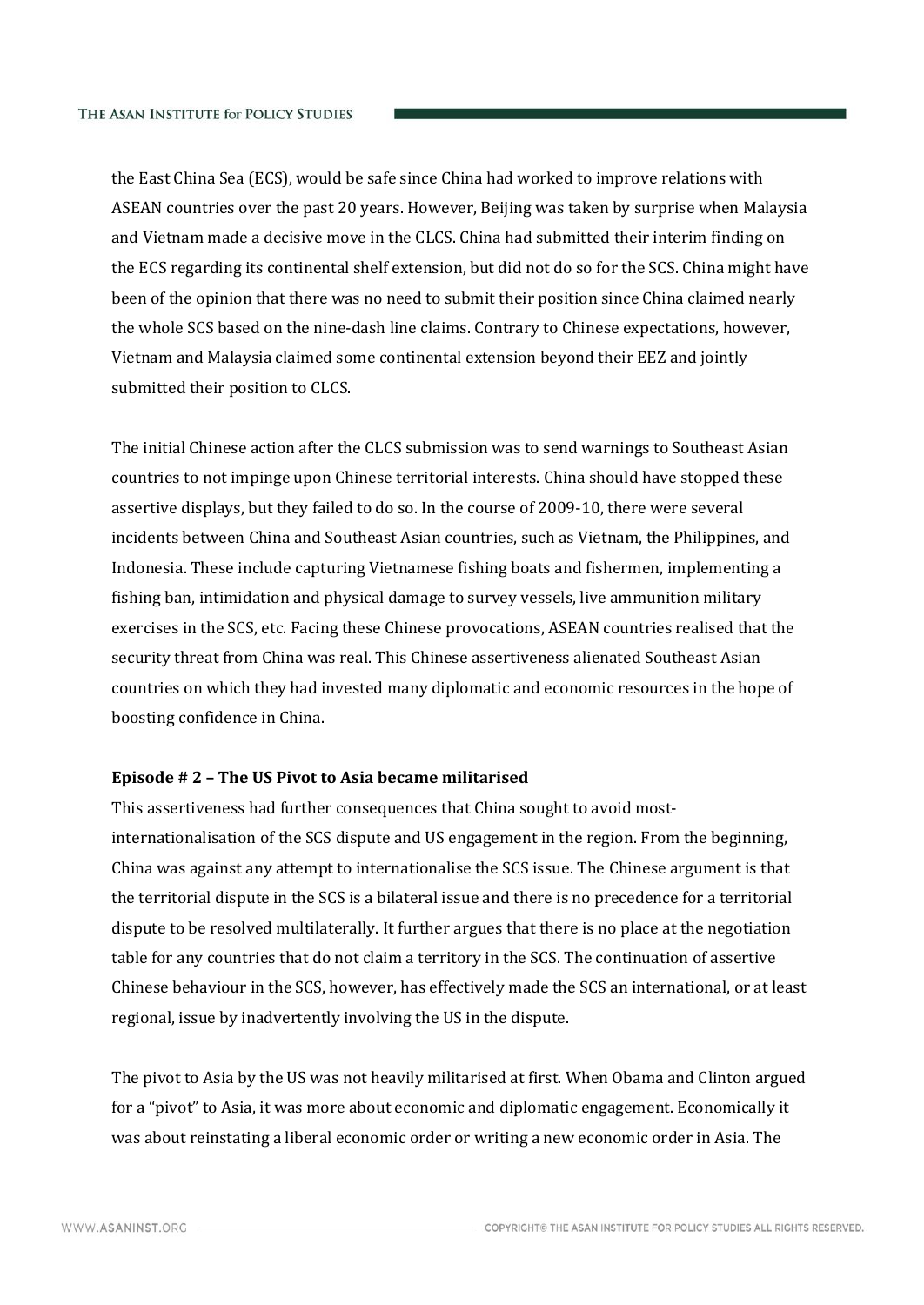Trans-Pacific Partnership (TPP) was instrumental in this scheme. Engaging regional multilateral frameworks such as the East Asia Summit (EAS) was central in this diplomatic approach. Although there was a military element from the beginning in the US pivot to Asia, the US was cautious to promote the military aspect – probably mindful of the consequences of the US approach to Southeast Asia in the Bush administration as a part of the war on terror. The continued assertive military actions of China in the SCS provided justification for the US to put military rebalancing at the forefront of their policy.

When the US military began freedom of navigation operation in the SCS, the dispute was no longer a dispute between China and some ASEAN countries. This was the beginning of the end of the SCS dispute as a local dispute, which China regarded as more manageable. It became a regional issue when powers like Japan, Australia, and India indirectly put pressure on China along with the US. When the European Union and the international law community made their voices heard in the SCS, it became a security concern for the global community. As the dispute became internationalized, Chinese control over the dispute diminished, which China had hoped to avoid through their attempts to keep the issue local.

#### **Episode # 3 – Clumsy Reaction to the Tribunal**

The Chinese strategy in dealing with the PCA case is again full of misjudgement, miscalculation, and lack of a strategic mind to achieve a bigger goal. From the beginning, China did not recognise the case, its ruling, or the authority of the arbitration. China's rejection and ignoring of the tribunal only hurts themselves. Such actions narrowed the Chinese case rather than strengthening its argument. Throughout the whole process, from the compilation of the case to the final decision and the follow-ups thereafter, the Chinese response has been full of clumsiness, misjudgement, and miscalculation.

Since the Philippines government took the case to the arbitration court, China has had three years until the final verdict by the court. During that time, China's actions were all about denial and rejection. China announced that it would not accept the authority of the court and opt out from defending itself. Instead, China has been going around the world, mostly to developing countries, to find support for the Chinese position. At the end of the day, it did not make any difference to the final ruling by the PCA. It only succeeded in further damaging China's reputation and strengthening the existing image of a China that buys support with money rather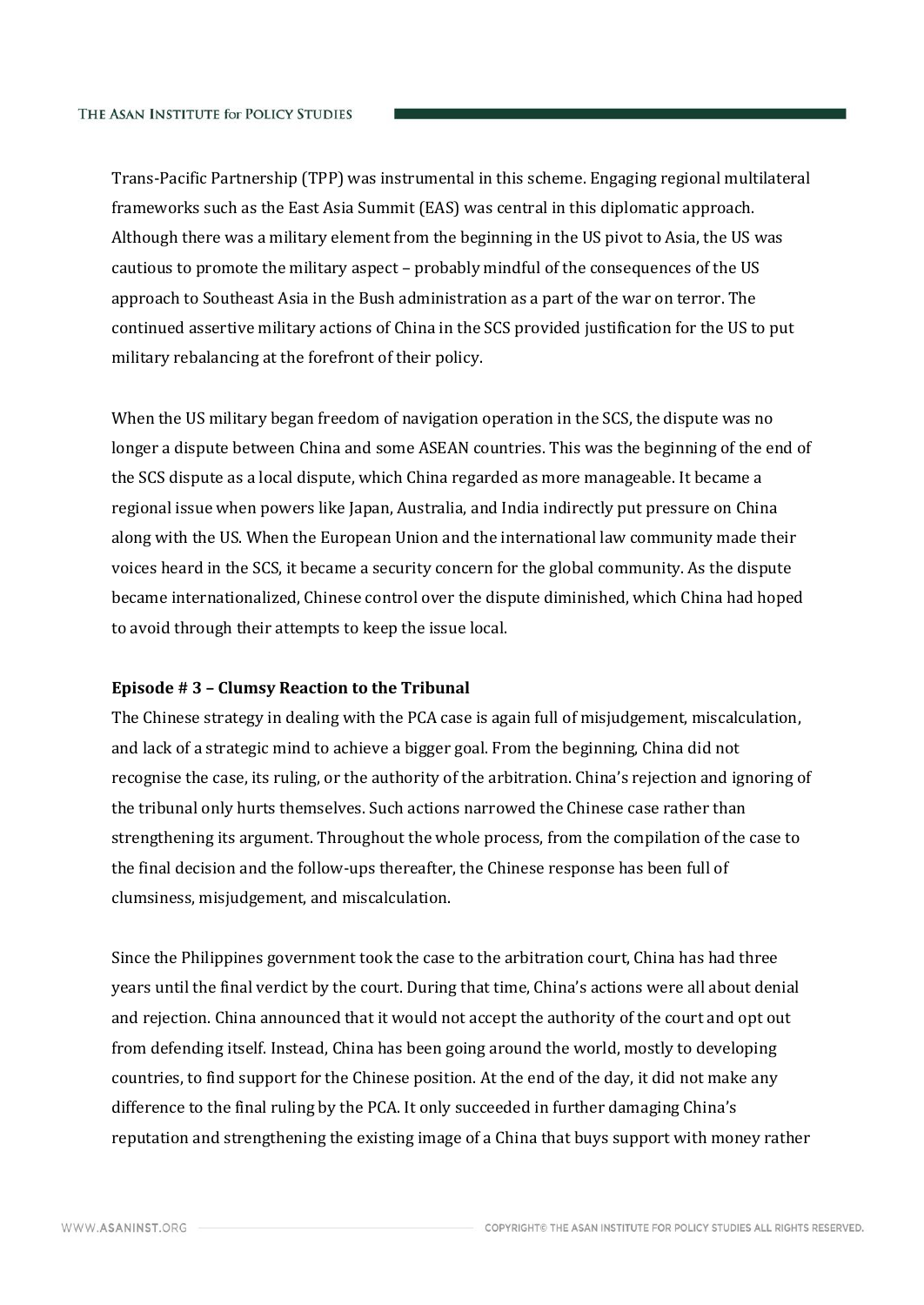than abiding by established international rules and norms. Before the final decision by the PCA, China was able to get support from only 10 countries, while 44 countries expressed that they would respect the decision by the PCA.

When the final decision was made public, China once again used harsh words to criticize the verdict while a substantial majority of the international community responded positively to the ruling. According to the data compiled by the Asia Maritime Transparency Initiative, so far 40 countries supported or positively acknowledged the ruling while only four countries, including China, opposed the ruling.<sup>2</sup> While the PCA ruling is not enforceable, it still has an impact on the international community and not as many countries openly defied the ruling as China had hope for. This shows that a substantial majority of countries are operating within the existing system of the international order that underpins global institutions and laws. It shows that it is not an easy task for any country, including China, to go openly against the existing international order, contrary to Chinese beliefs.

In the case of CLCS, China was too naïve to believe that Southeast Asian countries would not openly challenge the Chinese position on the nine-dash line and territorial claims in the SCS. Taken by surprise by the Malaysian and Vietnamese action in the CLCS, China attempted to warn some Southeast Asian countries through their assertiveness in the SCS. These actions unintentionally provided a justification for the US pivot to Asia to become militarised, which pressured China and made them, in turn, increase their level of military response in the SCS. China could have approached the Philippines to persuade the latter to withdraw from the tribunal. Instead, China misjudged the situation and ignored the court and the tribunal decision. While the court cannot enforce its ruling, there are not many counties which support the Chinese position, effectively leaving China isolated.

The whole development in the SCS since 2009 shows that China wrongly calculated the CLCS case and PCA case and did not have a sophisticated strategy to limit US involvement in the SCS dispute. This observation is limited to what happened in the SCS since 2009, but the same question – does China not have sound judgement of the strategic situation and a sophisticated strategy to achieve its goals? – is relevant in other grand Chinese strategies including the

-

<sup>&</sup>lt;sup>2</sup> Data from Asia Maritime Transparency Website, (https://amti.csis.org/arbitration-support-tracker/)